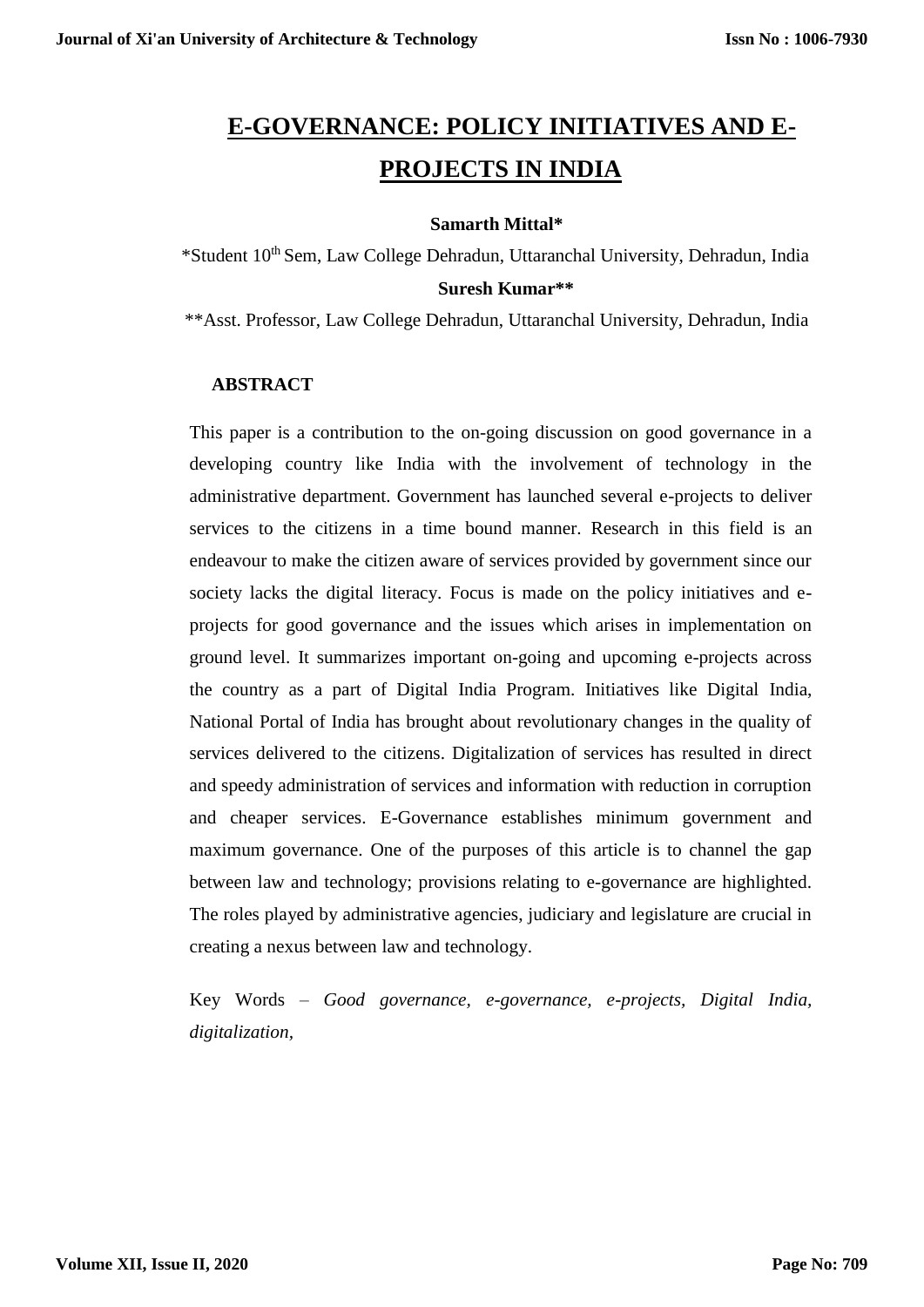#### **INTRODUCTION**

Good governance plays an important role in the development of a nation. The society is changing with the rapid advancement in the technological fields. Therefore the mechanism of governance needs to be in accordance with the society to foster its need effectively. The digital governance brings transformation in the existing forms of governance as they change the nature of government-citizen link and brings in different mechanism to deliver the governance. The "e" stands for electronic in egovernance. Thus e-governance utilizes ICT (Information and Communications Technology) to connect with the government agencies at National, State and local levels. Governance safeguards the rights of people and ensures equal access to public services. And therefore e-Governance aims to provide services to each and every citizen without any discrimination.

The United Nations Educational, Scientific and Cultural Organization (UNESCO) define e-governance as:

'*e-governance is the public sector's use of information and communication technologies with the aim of improving information and service delivery, encouraging citizen participation in the decision making process and making government more accountable, transparent and effective. E-Governance can bring forth new concepts of citizenship, both in terms of citizen needs and responsibilities. Its objective is to engage, enable and empower the citizen*.'[1**]**

According to European Council e-governance means:

'*…the use of electronic technologies in three areas of public action: relations between the public authorities and civil society; functioning of the public authorities at all stages of the democratic process (electronic democracy); the provision of public services (electronic public services)'* [2]

The growth of e-governance in India is not the same as that of other developed countries, but in recent years strong efforts have been made for its progress. Egovernance delivers a sound strategy to strengthen the governance in India. It is playing a significant role in India's GDP.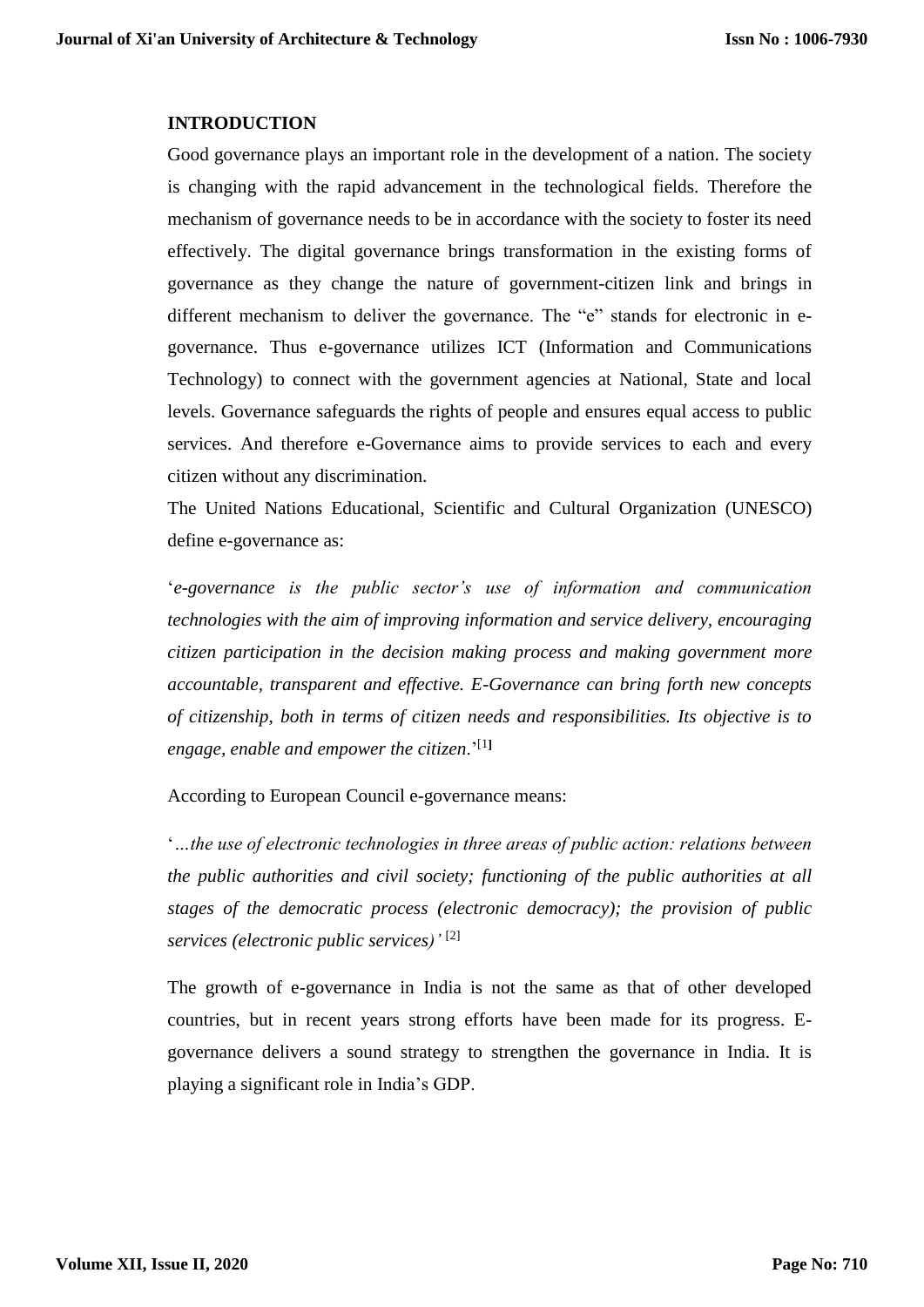'Various manifestations of e-governance initiatives will be in terms of the government delivering services to citizens of transacting business, offering general information, or conducting interactions with the general public and business using IT tools such as:

- E-mail
- Internet web sites
- SMS connectivity
- Intranet development and usage $^{\prime$ [3]

The importance of these gears and ICT as a tool has been universally accepted. This has resulted in change of mechanism of services in both public and private sectors. The growth of new technologies has improved the teaching techniques as well.

Types of E-Governance: E-Governance facilitates interaction between different components of governance. Therefore, e-governance is divided into four types of interactions, as described under:

(a) Government to Government (G2G): It refers to the interaction between different government institutions, departments and agencies. Online communication eases the flow of data among the departments and agencies of government which enhances the effectiveness of processes. It provides secure communication between domestic or foreign governments.

Northeast Gang Information System (NEGIS) - Northeast States uses this system to share information about street gangs and their activities. The system inter-relates all the Police Departments that are participating for the smooth flow of gathered intelligence to other agencies and States.

(b) Government to Citizen (G2C): This service accomplishes the key objective of egovernance. This facilitates the citizens to access the information conveniently, any time and through different mediums like computer, mobile or wireless devices.

National Government Services Portal - 'This is the Government Services Portal of India, developed with an objective to enable a single window access to services being provided by the various Indian Government entities. This Portal is initiative under the Indian Portal project. Designed and developed by National Informatics Centre (NIC), Ministry of Electronics & Information Technology, Government of India.<sup>'[4]</sup>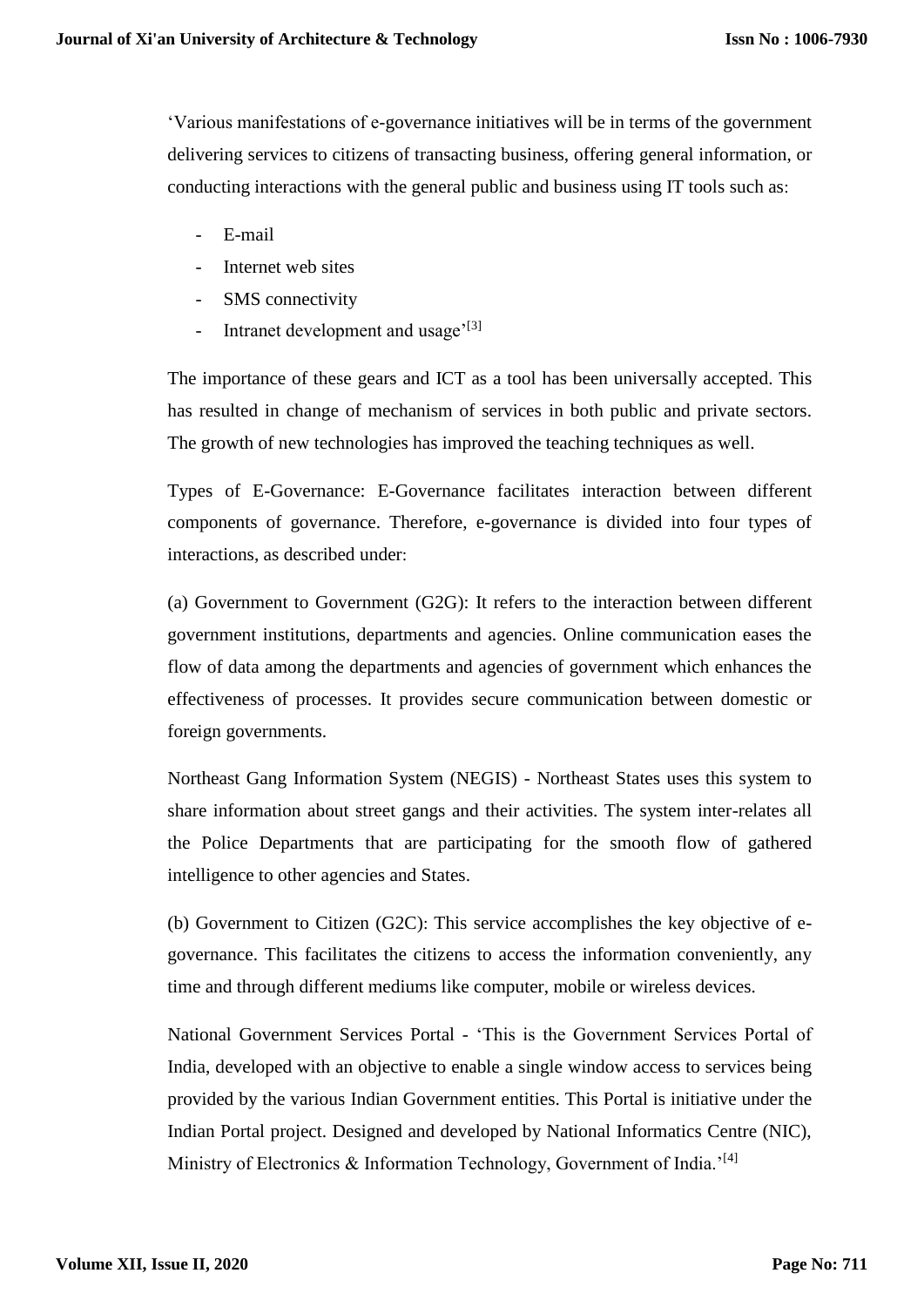Direct services are available to the citizens through various web portals. Initiatives under this project are -

- e-district (Himachal Pradesh): 'Various G2C services such as certificates of Birth, caste, marriage, income, character etc. can be availed online.<sup> $15$ ]</sup> This reduces the burden on government offices and saves time and energy.
- Online services for voters are available (NVSP): National Voters' Services Portal. This facilitates the people in online registration for voter card, correction of entries, migration etc. People can trace the application status. It can be accessed through [www.nvsp.in](http://www.nvsp.in/)
- Land Records and Circle Rates: It provides authorized information about circle rates of lands and government records.
- e-service Book Personnel MIS : 'Citizens and Department officials can access administrative orders regarding HR appointments, transfers, cancellation, promotions etc.'<sup>[6]</sup>
- e-seva Project (Andhra Pradesh): Services are provided to consumers online by linking them directly to the government departments and access of information at the time of delivery.

(c) Government to Business (G2B): Companies are conducting business in ecommerce manner to reduce their costs and improve their efficiency and communications. This interaction contains the transaction and exchange regarding licenses, policies, sale of government goods to private sector etc.

- Goods and Services Tax: This portal provides information and updates about the G.S.T services. This is widely known as GSTN Portal, it facilitates the taxpayers in G.S.T registration, refund filling, cancellations, and intimating notices by departments etc.
- Udyog Aadhaar: 'It is a national portal for registration of micro, small and medium enterprises.'[7]
- e-Classification and Approval of Hotels: Tourism plays a vital role in economy and hotels contributes highly in travelling experiences. Therefore, 'the Ministry of Tourism has formulated a voluntary scheme for classification of operational hotels into following categories- 5 Star Deluxe, 5 Star, 4 Star, 3 Star, 2 Star & 1 Star.'[8]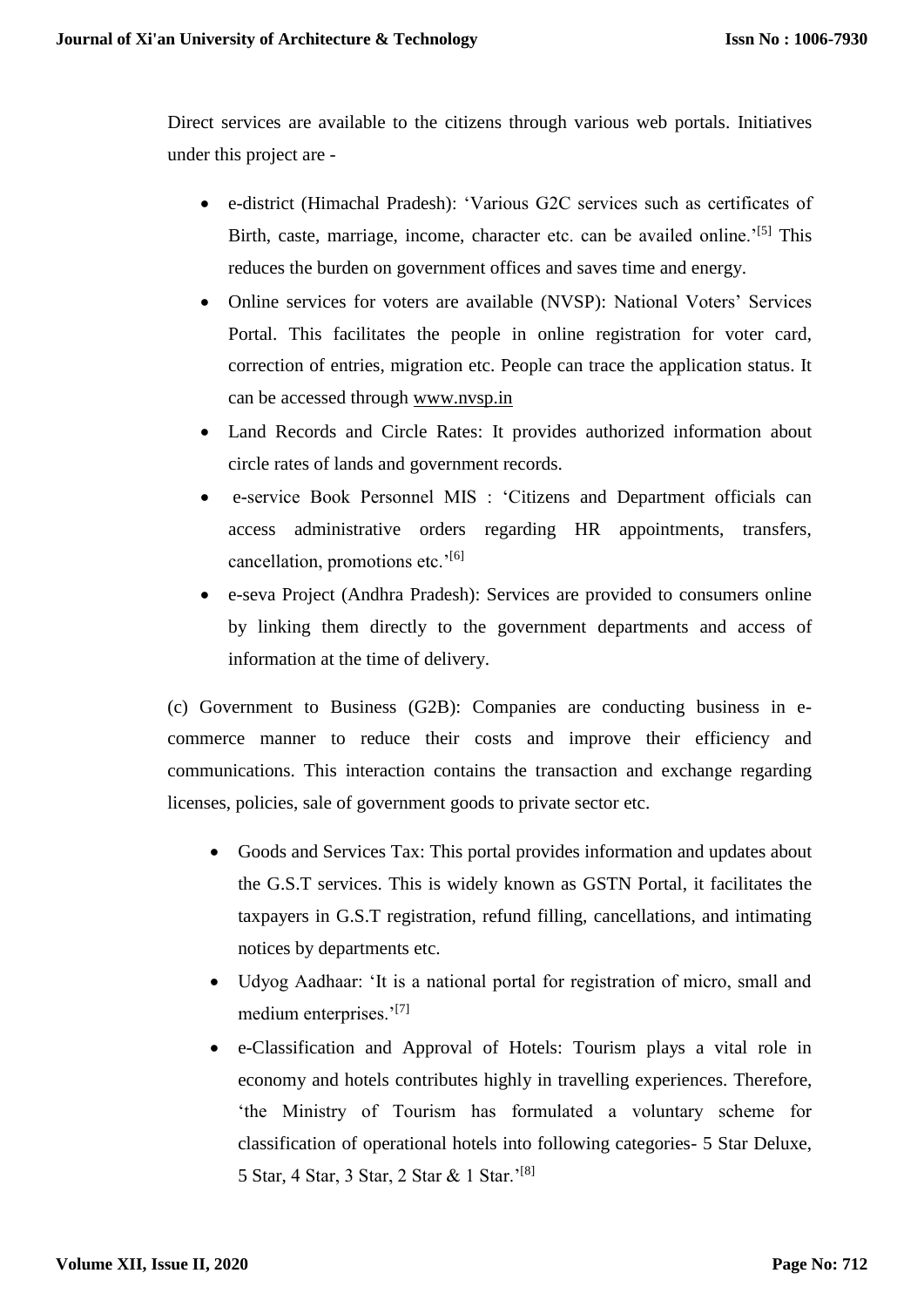(d) Government to Employee (G2E): Government through this medium aims to connect with the employees directly. It tells them about the employment opportunities, pay structures, guidelines and regulations, employee welfare schemes and notifies them about their legal rights.

## **NATIONAL E-GOVERNANCE PLAN**

e-governance has evolved from computerization of government institutions, departments and agencies. Efforts have been made to improve public services and bring transparency and accountability in administration. Government of India launched the National E-Governance Plan (NeGP) across the nation. The aim of NeGP is to 'make all government services available to the common man in his locality, through common service delivery outlets, and ensure efficiency, transparency and reliability of such services at affordable costs to realise the basic needs of the common man'[9]

Records (which include medical, professional, criminal, educational and other statics) are being digitized for easy access from anywhere, and anytime.

## **Mission Mode Projects (MMPs)**

Government of India launched 27 MMPs and 8 components at the time of launch in 2006. Currently there are a total of 44 Mission Mode Projects encompassing 15 Central MMPs, 17 State MMPs and 12 Integrated MMPs. # National Portal of India has been launched as a Mission Mode Project under the National E-Governance Plan.

- **a) Central MMPs**
	- *Banking*: It has improved operation and reduced time and makes the online transactions simpler and secure. 'The Banking MMP covers the following services:
		- Electronic Central Registry under Sarfaesi Act, 2002
		- One India One Account for public sector banks
		- Electronic Mass Payment System' [10]
	- *UID- Aadhaar (Unique Identification)*: This project was launched to provide unique identification to each resident using the technology of biometrics. It is the most commonly used ID for all platforms.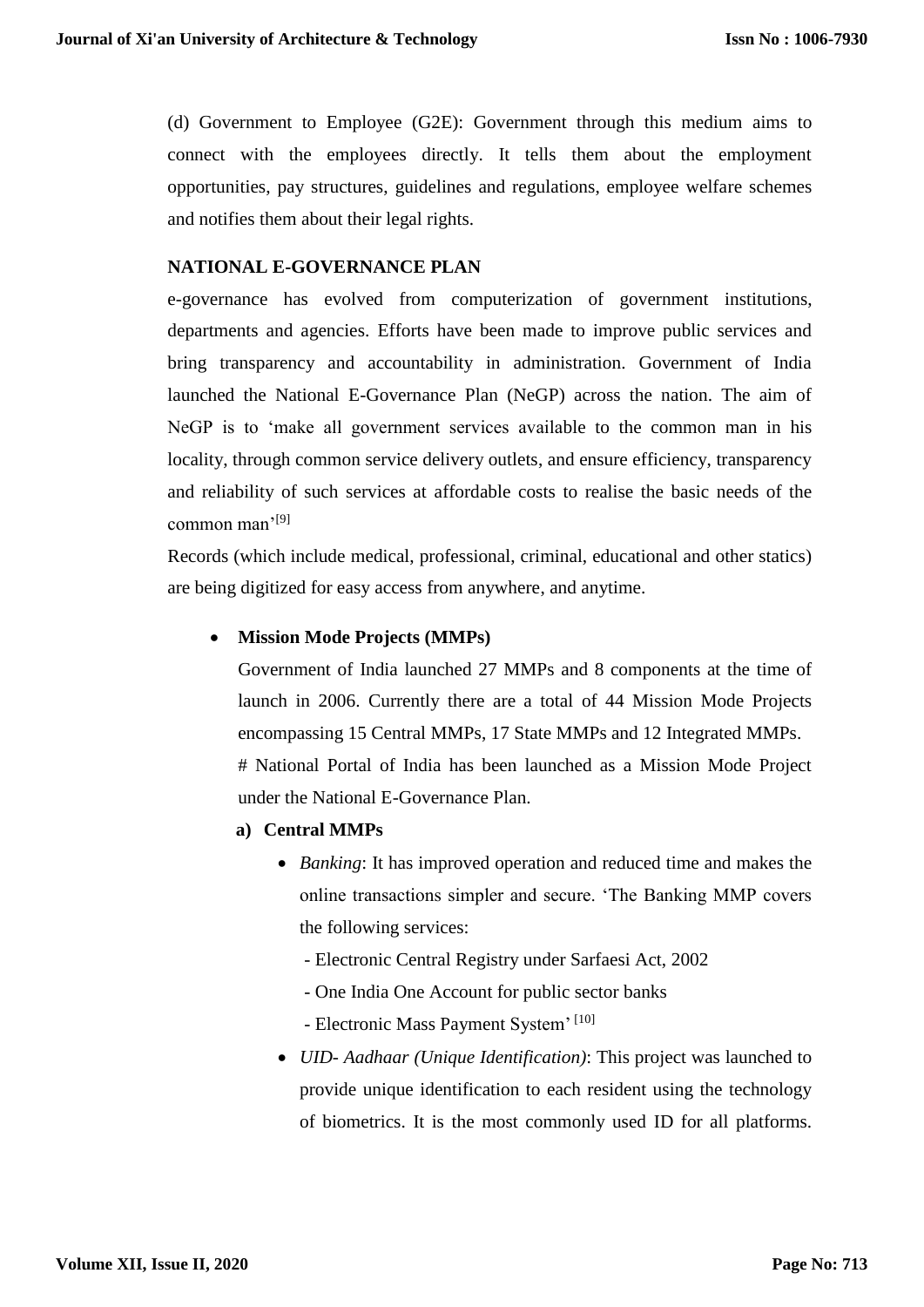'Till now, more than 120 Crores enrolments have been done across the country.'[11]

- *Passport Seva Project*: This facility is improving the passport services in the country. More than 77 Passport Seva Kendras (PSKs) and 24\*7 National Call Centres in 17 regional languages are in operation. Online payment facility is available for application fees and other dues. Government has launched mPassportSeva app for smartphones which are available on Android, Windows and iOS.
- *Pensions*: This is an initiative to provide online facilities to pensioners and retired persons to avail the pension online. It was launched in 2007. Pension is transferred directly to their linked accounts and they get notified on every activity. Government has launched 'bhavishya.nic.in' portal for online tracking of pension and retirement benefits.
- *e-office*: This is an initiative to modernize the government offices, departments and institutions with the help of ICT. This has improved the efficiency, accountability and brought transparency. Status of files and applications can be checked online.

# **b) State MMPs**

- *Agriculture*: NeGP Agriculture is comprised of 12 clusters of services and 80 components. The Central & State Data Centres and Disaster Recovery sites have been setup for more than 7 states.
- *e-municipality*: They have been designed by States as per the guidelines of municipality MMP. Projects are funded by the Finance Commission. They are improving the municipality works within Urban Local Bodies (ULBs).
- *e-health*: It is undertaken by the Ministry of Health & Family Welfare. It aims to develop a Health information system. Medical records are uploaded online and can be accessed from anywhere. ICT is used for management and sharing of knowledge among hospitals, drugs and medicines supply and exchange of medical records.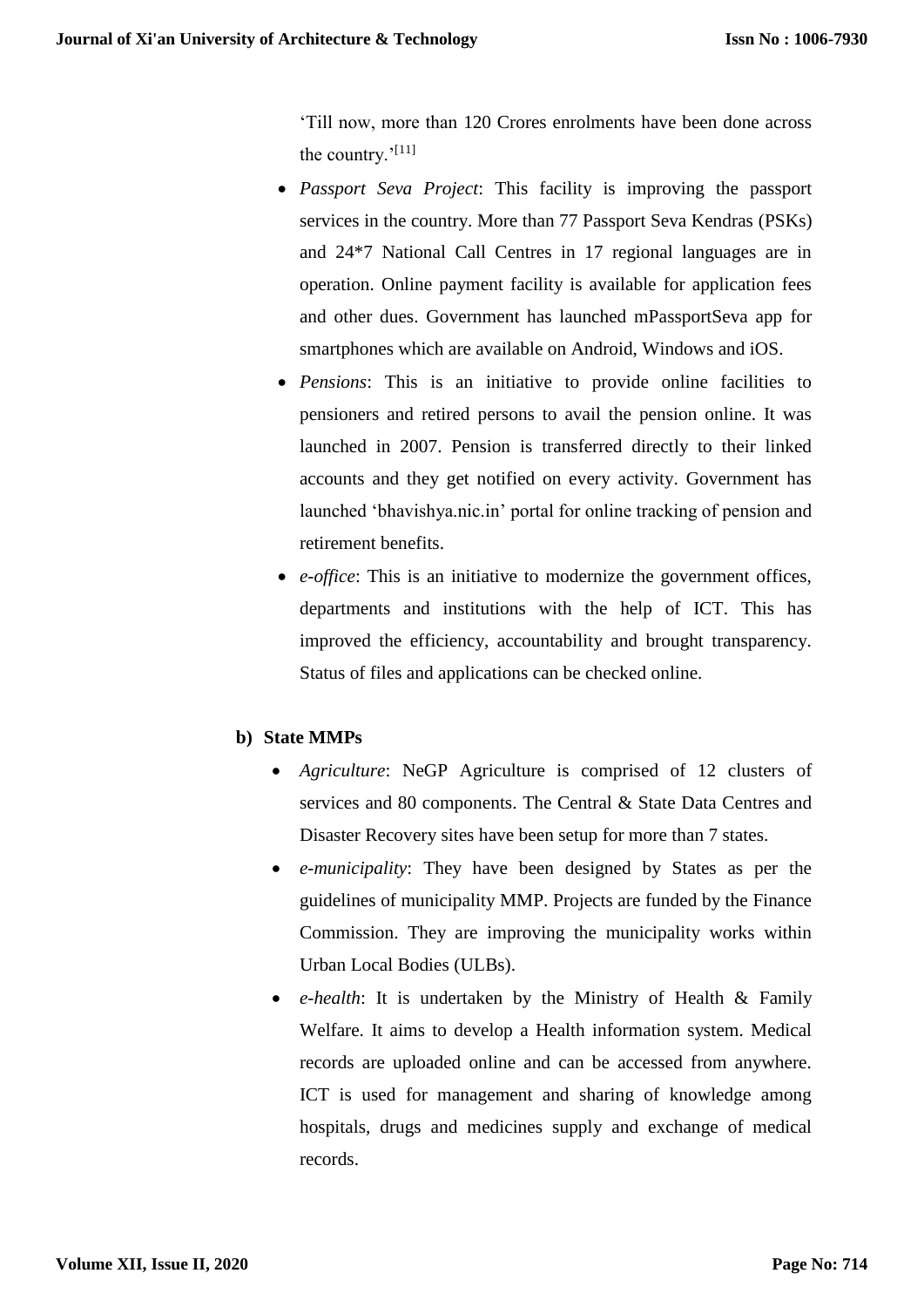- *Crime and Criminal Tracking Networks and System (CCTNS)*: Its objective is to create a system for improving the policing standards and connecting the police stations with the help of ICT. Quick and easy flow of intelligence would improve the law and order situations.
- c) Integrated MMPs
	- *e-courts*: 'Web-based judicial services are being provided in all states. Out of total 14,249 courts approved for computerization, more than 14,000 have been computerized.<sup>'[12]</sup> It uses ICT as a tool to improve the condition of Indian Judiciary.
	- *Social Benefits*: This was launched under the Department of Social Justice and Empowerment. 'For more effective results, this portal provides services like-
		- -Registration of NGO's
		- -Online Submission of Projects

-Approval of NGO's by State Governments.<sup>'[13]</sup> Monthly Reports are submitted to PMO regularly in the form of Fortnightly report.

## **DIGITAL INDIA PROGRAMME**

Government of India approved the Digital India Programme on July 02, 2015. 'It promises to transform India into a digitally empowered society by focusing on digital literacy, digital resources and collaborative digital platform.<sup>'[14]</sup> This programme is divided into different phases for its effective implementation. Under this initiative citizens would be provided with 'digital lockers' on a public cloud (under the cloud storage technology) to store the documents issued by the Government. In upcoming years a drastic change is expected to take place with the advent of technologies such as Artificial Intelligence, predictive analysis, cloud based services etc. This would reduce the burden on offices and the paper work. Government has launched smartphone apps under Digital India programme in different sectors like banking, education, health, transport, tourism etc. Digital India aims to connect rural areas with high speed internet to deliver the Government projects in far remote areas.

'It helps in globalization as it connects one individual to the whole world through their phone or computer, it will avoid maintaining of documents, it will avoid maintaining of documents at paper length as all will be saved and delivered through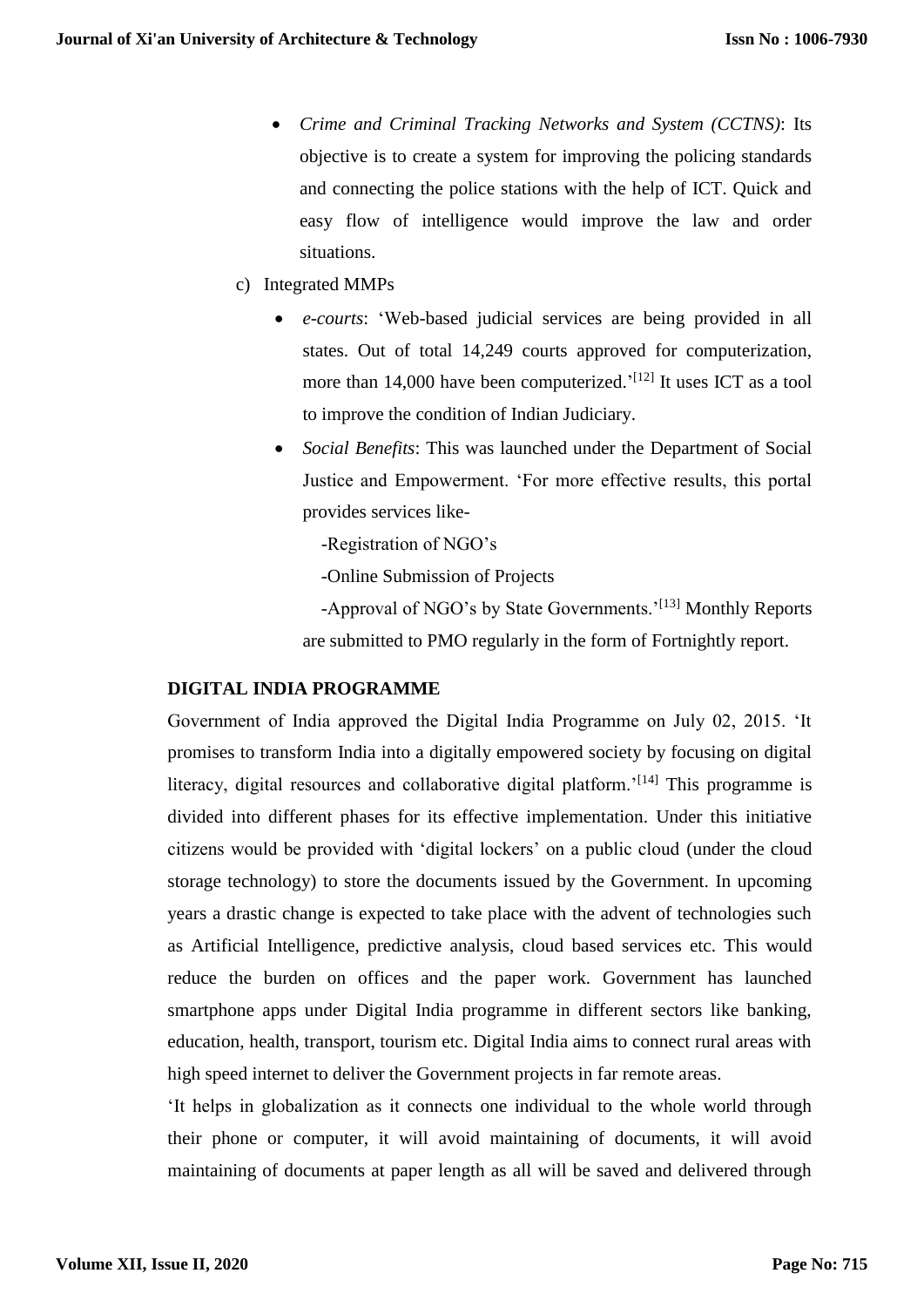the internet at all level like schools, colleges, offices etc.' [15] Over the years it has gained popularity among the weaker sections of the society. This initiative has reduced the role of intermediaries, curbed corruption and made direct benefit schemes. Digital India is connecting everything around us, from clean energy to better healthcare, innovative teaching, safer transportation and secure transactions.

 *e-kranti Scheme*: It is the electronic delivery of services. The mission is " to ensure a Government wide transformation by delivering government services electronically to the citizens through integrated and interoperable systems via multiple modes, ensuring efficiency, transparency and reliability of such services at affordable costs.'<sup>[16]</sup>

"The main objective is to redefine NeGP with transformational and outcome oriented e-governance initiative; to enhance portfolio of citizen centric services."<sup>[17]</sup>

- *Digital Villages*: Government is aiming to provide free internet to all the villages linked through Common Service Services (CSCs) for 3 months. Villages connected to BharatNet are provided internet through Wi-Fi free of charge till March, 2020. The Digital India has planned to set up one Digital Village in every district of the country.
- *BharatNet*: It is a Centre-State Joint plan, funded by Universal Service Obligation (USOF). It aims to improve the telecom sector in far remote areas to boost the e-health, e-education, e-banking and other schemes. BharatNet received Rs.6000 Crores in Union Budget 2020 to enhance broadband connectivity in rural areas (while also allowing private sectors to install Data Parks). Fibre to the Home Connections (FTTH) through BharatNet would link more than 1, 00,000 Gram Panchayats between 2020-2021.
- **m governance**

With the digital revolution, more than 300 million people have smartphones in India and this figure is expected to rise in coming years. Therefore seeing the potential of smartphones with the help of ICT, Government launched various programmes to connect to the people directly via mobile phones. It is playing a major role in rural transformation where technological infrastructure is weak. Information or advisories are directly transmitted to the citizens via SMS in regional languages. This helps in controlling the fake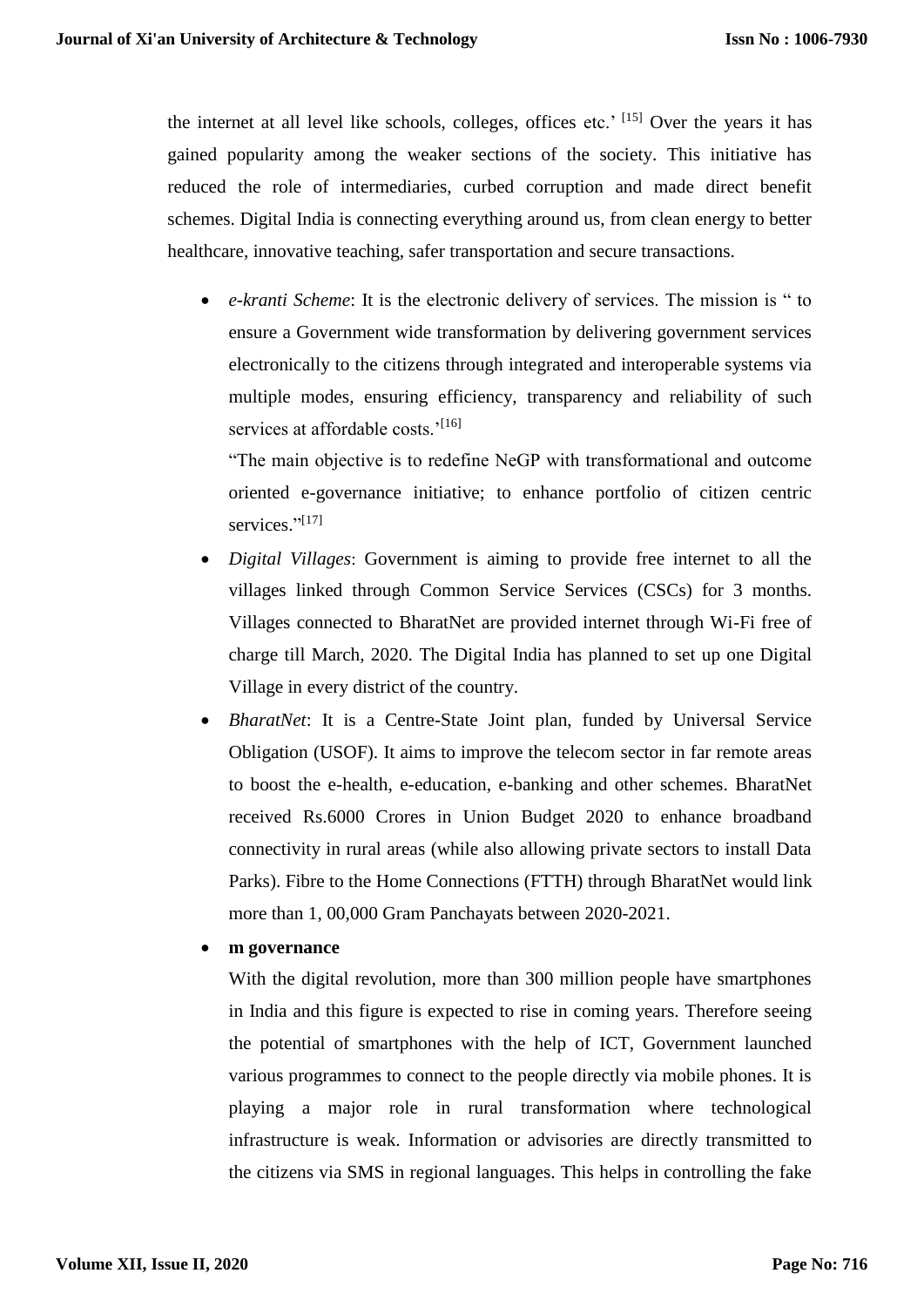news or rumours. Mobile based services have improved the mechanism of every sector. Government sends ticket conformations via SMS and they are used as e-tickets. Private sectors have launched several apps on mobile platform for online bookings of Movies, sport events, food delivery services, online teaching apps etc. Government has launched the following applications under Digital India Programme:

- UMANG, PMO India, BHIM- Making India Cashless, online RTI filling, mPassportSeva, mParivahan etc.

Amalgamation of mobile and services via applications are providing services in a more efficient manner; it has reduced wastage, corruption and cost of services. 'Government has taken setup institutions for making policies, control and account deployment of m-governance which will provide effective and efficient services.'<sup>[18]</sup>

### **LEGISLATIVE FRAMEWORK**

Government has tried to make effective legal framework to govern the use and exploitation of Information and Communication Technology( ICT) to create an equilibrium among the agencies, citizens and organizations involved can operate and evolve fairly and safety. It is important to maintain a balance between law and technology. Law, Cyberspace, electronic commerce are linked to each other. Legal instability impacts the economy in a broader way; this brings damage to the foreign and domestic investment. Investors are concerned with the decision making process carried out by the regulatory authorities and judicial bodies. Also, security and privacy concerns (Data Protection) are big factors for departments, agencies, investors and citizens. Legal Initiatives have been taken by the government to deal with ecommerce. Cyber laws are being updated to make them more relevant. The rules and regulations for cyber security and e-commerce depend upon the social, economic and constitutional situation of the country.

## **Information Technology Act, 2000**

This Act provides a strong base to e-governance and e-commerce. This Act gives legal recognition to internet transactions, enforceability to e-contracts and acknowledgment to e-mails. 'Section 4 of the Act provides legal recognition to the electronic records whereas Section 5 gives recognition to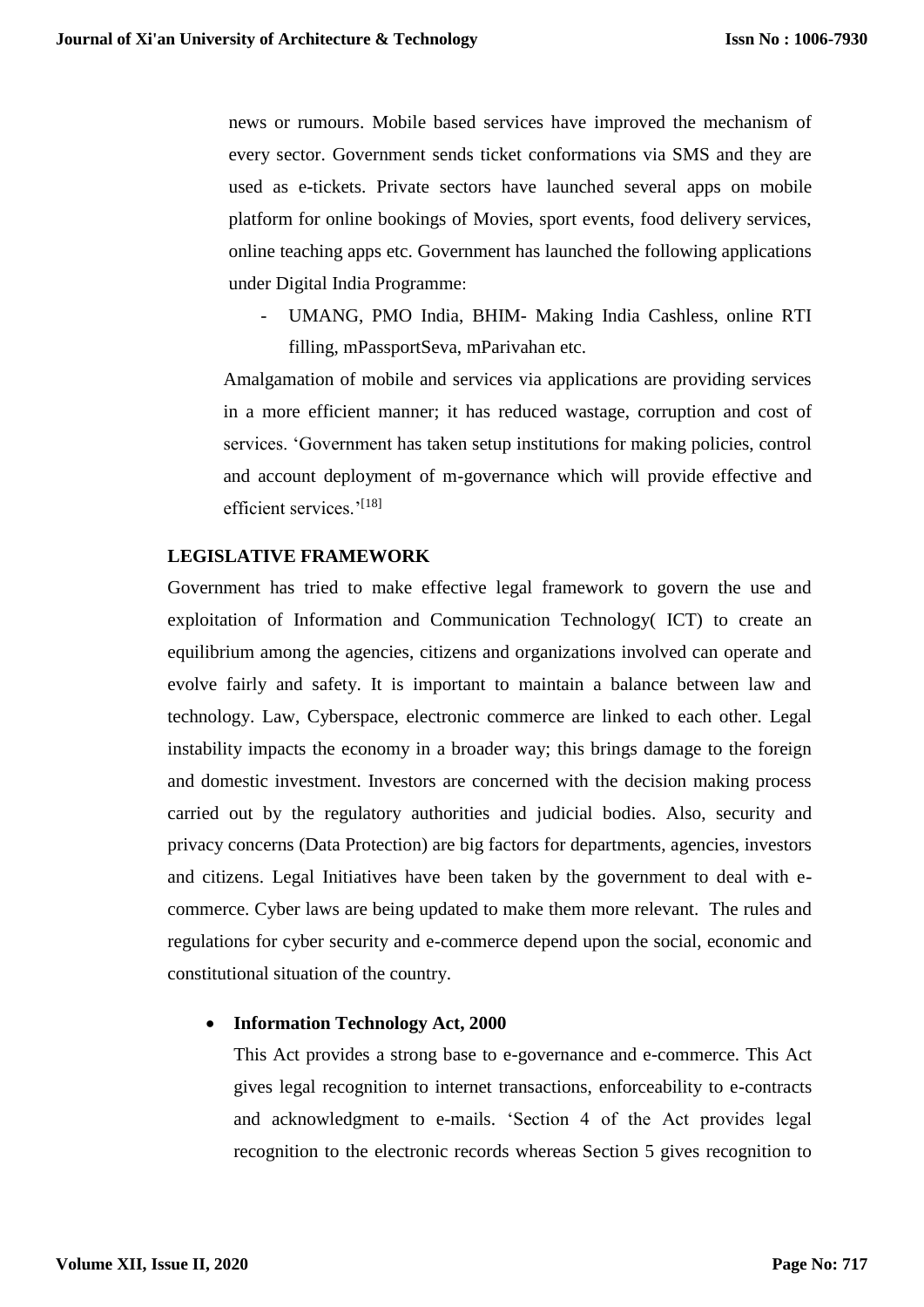electronic signatures.'<sup>19</sup> Cyber laws would create confidence in the public regarding the protection of their online data.

**The Aadhaar Act, 2016**

The Unique Identification Authority of India (UIDAI) established in 2008 with the objective to provide a unique identity (Aadhaar) to every resident of the country. It is the largest Biometric system in the world. The Aadhaar number establishes the identity of a person and in this way receives direct benefits from the government without the involvement of any middle man. This has stopped the black marketing in many sectors. Government has made use of Aadhaar Card mandatory in many sectors to bring transparency. But the Apex Court has struck down Section 57 of the Act as unconstitutional. Therefore, company or private sectors cannot make Aadhaar Card mandatory. Aadhaar is used to avail the facilities of welfare schemes and government subsidies.

## **CONCLUSION**

The concepts of e-governance and m-governance have advanced a lot in India. It displays the amount of pellucidity and answerability devised on the part of government and at the same time it is also a machinery to make participation of public in the policy making by empowering them the access through the medium of Information and Communication Technology. The assimilation of internet and telecommunication services has expanded in India in the last few years. It is transforming the lives of people, bridging the regional gaps by providing online translation tools, making services faster and cheaper. It seems like the motto of government 'minimum government and maximum governance' is on the right track. A change in governance is necessary to support the new social patterns developing with the advancement of technology. Therefore, for successful implementation of policies the executive must engage with the citizens through dialogue and feedbacks. Digital India, if implemented properly would transform India into a digital society.